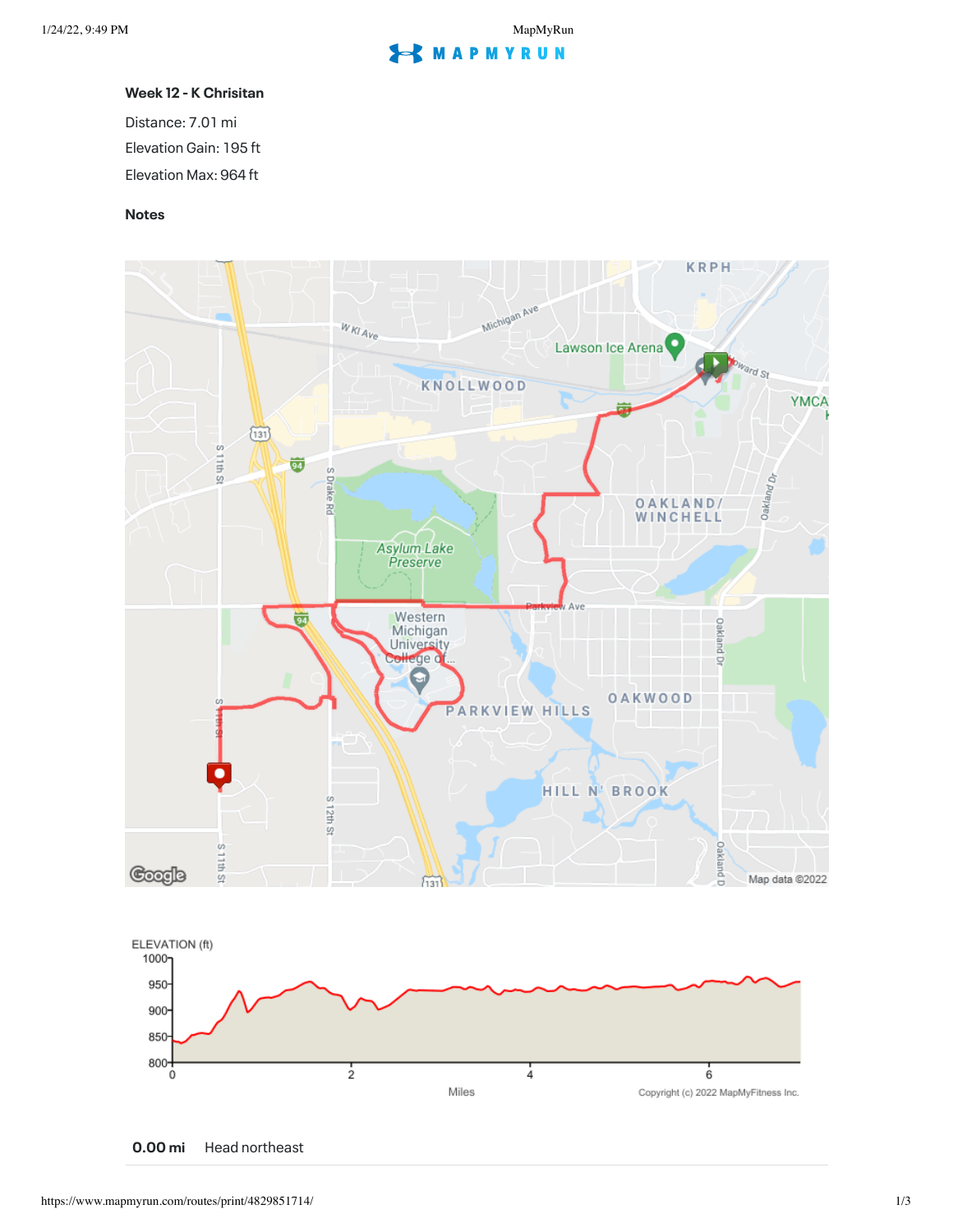| Turn leftDestination will be on the left<br>0.01 <sub>mi</sub><br>$0.13$ mi<br>Head northwest on Howard St |  |
|------------------------------------------------------------------------------------------------------------|--|
|                                                                                                            |  |
|                                                                                                            |  |
| $0.19$ mi<br>Turn leftDestination will be on the right                                                     |  |
| Head southwest<br>$0.23$ mi                                                                                |  |
| 0.59 <sub>mi</sub><br>Head west toward Rambling Rd                                                         |  |
| Turn left onto Rambling RdDestination will be on the left<br>0.83 <sub>mi</sub>                            |  |
| Head south on Rambling Rd toward Winchell Ave<br>1.06 mi                                                   |  |
| Turn right onto Winchell AveDestination will be on the right<br>$1.21$ mi                                  |  |
| Head west on Winchell Ave toward Parkwyn Dr<br>1.45 mi                                                     |  |
| Turn left onto Parkwyn Dr<br>1.46 mi                                                                       |  |
| Turn left to stay on Parkwyn Dr<br>1.59 <sub>mi</sub>                                                      |  |
| Turn right onto Lorraine Ave<br>$1.78$ mi                                                                  |  |
| Head northeast on Lorraine Ave toward Parkwyn Dr<br>1.79 mi                                                |  |
| Turn right onto Brooklyn Blvd<br>$1.88$ mi                                                                 |  |
| Turn right onto Wellington RdDestination will be on the left<br>1.98 <sub>mi</sub>                         |  |
| Head south on Wellington Rd toward Parkview Ave<br>$2.02 \,\mathrm{mi}$                                    |  |
| Turn right onto Parkview Ave<br>2.10 mi                                                                    |  |
| Head west on Parkview Ave toward Tamsin Ave<br>2.29 <sub>mi</sub>                                          |  |
| Turn right<br>2.72 mi                                                                                      |  |
| Head westDestination will be on the left<br>2.73 mi                                                        |  |
| Direct/offroad route segment<br>3.13 mi                                                                    |  |
|                                                                                                            |  |
| Head south on Campus Dr toward Tech CirDestination will be on the right<br>3.13 mi                         |  |
| Head east on Campus Dr toward College CirDestination will be on the left<br>3.53 mi                        |  |
| Head southeast on Campus Dr toward Engineering Dr E<br>3.71 mi                                             |  |
| Turn left onto Engineering Dr EDestination will be on the right<br>3.78 mi                                 |  |
| Head southeast on Engineering Dr EDestination will be on the right<br>3.83 mi                              |  |
| 4.27 mi<br>Head west on Engineering Dr W                                                                   |  |
| 4.61 mi<br>Turn left onto Campus Dr                                                                        |  |
| 4.61 mi<br>Head northwest on Campus Dr                                                                     |  |